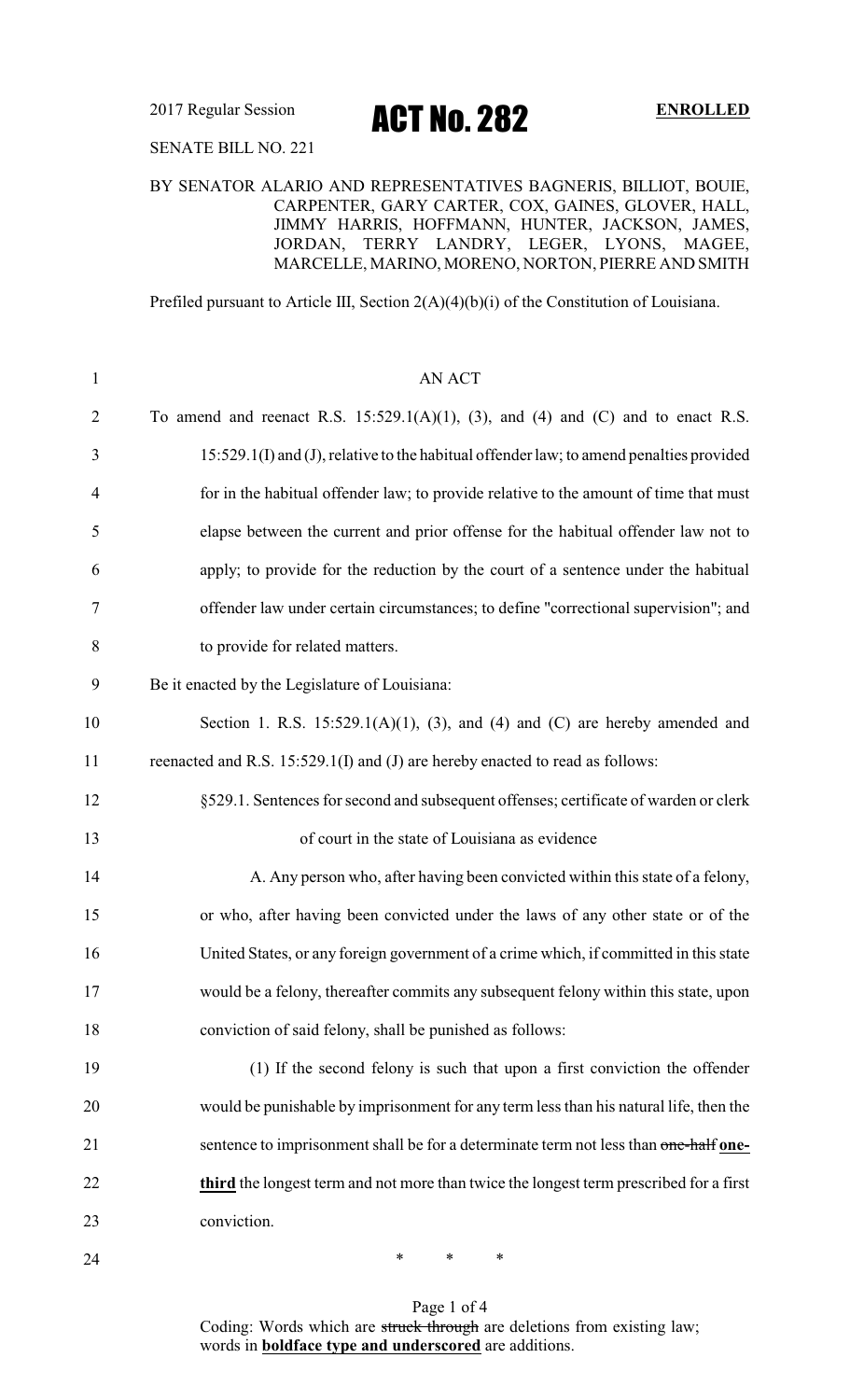| $\mathbf{1}$   | (3) If the third felony is such that upon a first conviction, the offender would      |
|----------------|---------------------------------------------------------------------------------------|
| $\overline{2}$ | be punishable by imprisonment for any term less than his natural life then the        |
| 3              | following sentences apply:                                                            |
| 4              | (a) The person shall be sentenced to imprisonment for a determinate term not          |
| 5              | less than two-thirds one-half of the longest possible sentence for the conviction and |
| 6              | not more than twice the longest possible sentence prescribed for a first conviction;  |
| 7              | $\theta$ f.                                                                           |
| $8\,$          | (b) If the third felony and the two prior felonies are felonies defined as a          |
| 9              | crime of violence under R.S. 14:2(B), or a sex offense as defined in R.S. $15:540$ et |
| 10             | seq. R.S. 15:541 when the victim is under the age of eighteen at the time of          |
| 11             | commission of the offense, or as a violation of the Uniform Controlled Dangerous      |
| 12             | Substances Law punishable by imprisonment for ten years or more, or any other         |
| 13             | crimes punishable by imprisonment for twelve years or more, or any combination of     |
| 14             | such crimes, the person shall be imprisoned for the remainder of his natural life,    |
| 15             | without benefit of parole, probation, or suspension of sentence.                      |
| 16             | (4) If the fourth or subsequent felony is such that, upon a first conviction the      |
| 17             | offender would be punishable by imprisonment for any term less than his natural life  |
| 18             | then the following sentences apply:                                                   |
| 19             | The person shall be sentenced to imprisonment for the fourth or<br>(a)                |
| 20             | subsequent felony for a determinate term not less than the longest prescribed for a   |
| 21             | first conviction but in no event less than twenty years and not more than his natural |
| 22             | life; $or.$                                                                           |
| 23             | (b) If the fourth felony and no prior felony is defined as a crime of                 |
| 24             | violence under R.S. $14:2(B)$ or as a sex offense under R.S. 15:541, the person       |
| 25             | shall be imprisoned for not less than twenty years nor more than twice the            |
| 26             | longest possible sentence prescribed for a first conviction. If twice the possible    |
| 27             | sentence prescribed for a first conviction is less than twenty years, the person      |
| 28             | shall be imprisoned for twenty years.                                                 |
| 29             | (c) If the fourth felony and two of the prior felonies are felonies defined as        |
| 30             | a crime of violence under R.S. 14:2(B), a sex offense as defined in R.S. $15:540$ et  |

Page 2 of 4

Coding: Words which are struck through are deletions from existing law; words in **boldface type and underscored** are additions.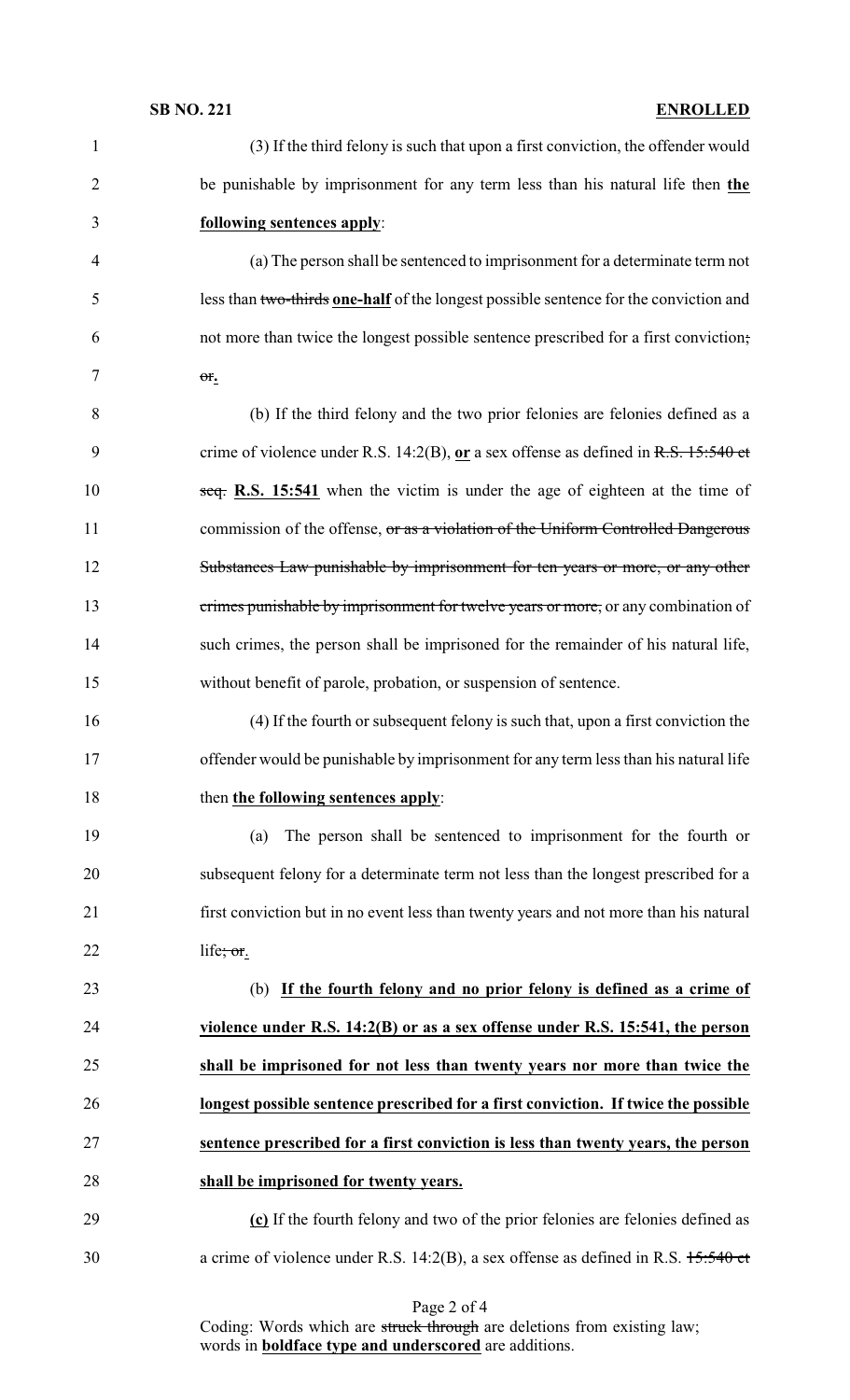### **SB NO. 221 ENROLLED**

| 1              | $\frac{15:541}{10:541}$ when the victim is under the age of eighteen at the time of commission |
|----------------|------------------------------------------------------------------------------------------------|
| $\overline{2}$ | of the offense, or as a violation of the Uniform Controlled Dangerous Substances               |
| 3              | Law punishable by imprisonment for ten years or more, or of any other crime                    |
| $\overline{4}$ | punishable by imprisonment for twelve years or more, or any combination of such                |
| 5              | crimes, the person shall be imprisoned for the remainder of his natural life, without          |
| 6              | benefit of parole, probation, or suspension of sentence.                                       |
| 7              | *<br>*<br>$\ast$                                                                               |
| 8              | C.(1) The Except as provided in Paragraph (2) of this Subsection, the                          |
| 9              | current offense shall not be counted as, respectively, a second, third, fourth, or higher      |
| 10             | offense if more than ten five years have elapsed between the date of the commission            |
| 11             | of the current offense or offenses and the expiration of the maximum sentence or               |
| 12             | sentences of correctional supervision, or term of imprisonment if the offender                 |
| 13             | is not placed on supervision following imprisonment, for the previous conviction               |
| 14             | or convictions, or between the expiration of the maximum sentence or sentences of              |
| 15             | correctional supervision, or term of imprisonment if the offender is not placed                |
| 16             | on supervision following imprisonment, for each preceding conviction or                        |
| 17             | convictions alleged in the multiple offender bill and the date of the commission of            |
| 18             | the following offense or offenses. In computing the intervals of time as provided              |
| 19             | herein, in this Paragraph, any period of parole, probation, or incarceration by a              |
| 20             | person in a penal institution, within or without the state, shall not be included in the       |
| 21             | computation of any of said ten-year the five-year periods between the expiration of            |
| 22             | the maximum sentence or sentences correctional supervision, or term of                         |
| 23             | imprisonment if the offender is not placed on supervision following                            |
| 24             | imprisonment, and the next succeeding offense or offenses.                                     |
| 25             | (2) The current offense shall not be counted as, respectively, a second,                       |
| 26             | third, fourth, or higher offense if more than ten years have elapsed between the               |
| 27             | date of the commission of the current offense or offenses and the expiration of                |
| 28             | correctional supervision, or term of imprisonment if the offender is not placed                |
| 29             | on supervision following imprisonment, for a crime of violence as defined in                   |
|                |                                                                                                |

Page 3 of 4

Coding: Words which are struck through are deletions from existing law; words in **boldface type and underscored** are additions.